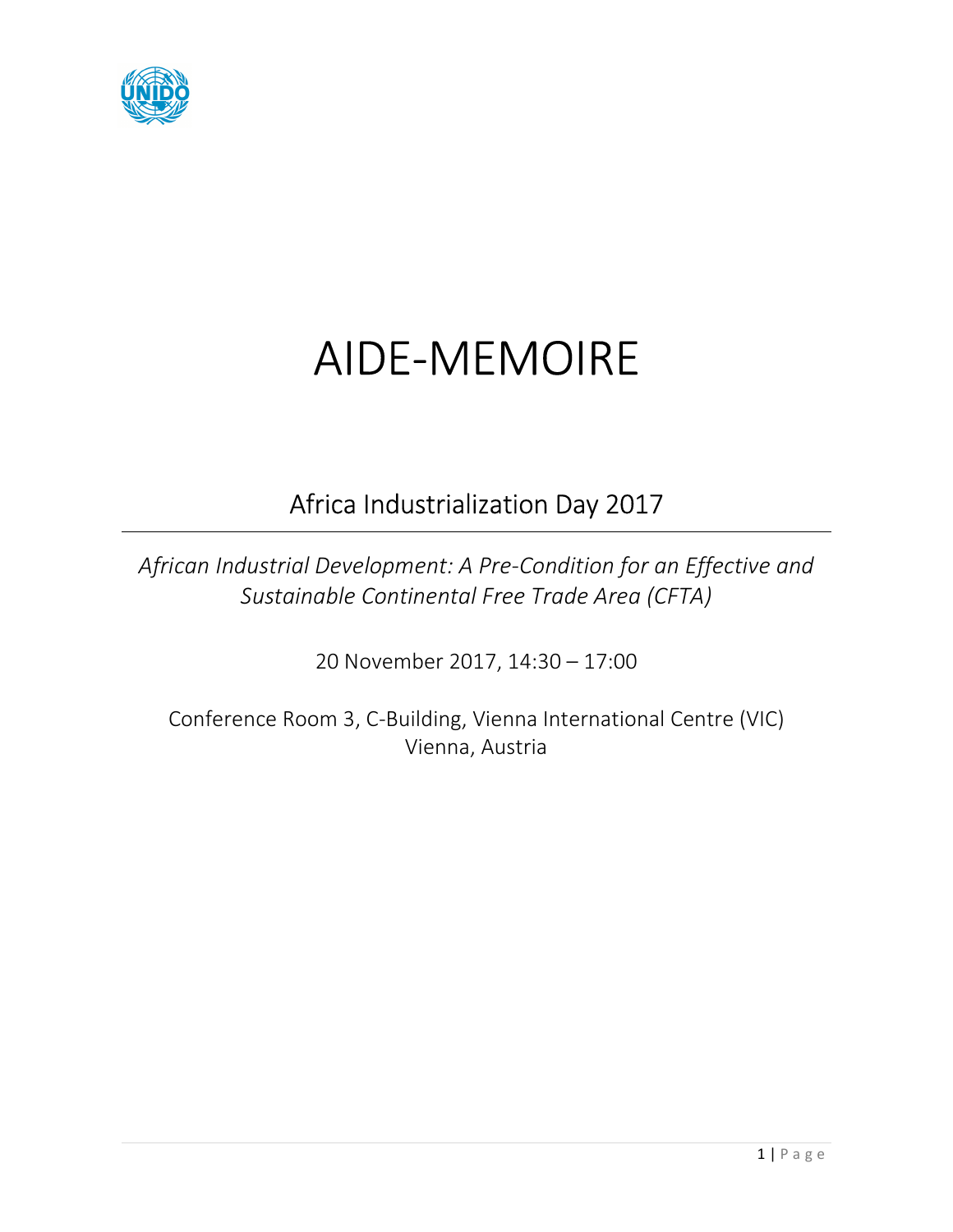

#### Africa Industrialization Day 2017

#### Aide Memoire

#### I. Background

The African continent is the second most-populated continent in the world, home to over 1.2 billion people, or 16% of the world's population. Despite this, Africa currently only accounts for less than 2% of international trade and global manufacturing. In order to curb these numbers, and allow the African continent to assume its role in the international system, it is paramount to focus on Africa's inclusive and sustainable industrial development. In order to overcome poverty, and lead their countries to prosperity, African countries need to therefore focus on inclusive and productive sector-led growth which is critical to lifting people out of poverty, and allowing vulnerable communities to benefit from and contribute to the economy.

Within the framework of the Second Industrial Development Decade for Africa (1991-2000), the UN General Assembly, in 1989, proclaimed the  $20<sup>th</sup>$  of November "Africa Industrialization Day" (AID) (resolution 44/237). The purpose of this day is to raise global awareness regarding the industrialization challenges faced by the continent with regards to industrialization and to mobilize both African leaders and international Organizations to advocate for the accelerated and sustainable industrialization of Africa.

The important contribution of inclusive and sustainable industrial development (ISID) in helping Africa overcome its critical development challenges is clearly recognized in the 2030 Agenda for Sustainable Development, within Sustainable Development Goal 9 (SDG9), calling to build resilient infrastructure, promote sustainable industrialization and foster innovation, and Agenda 2063, encompassed in Aspiration 1 of the First Ten-Year Implementation Plan, under "a prosperous Africa based on inclusive growth and sustainable development".

Furthermore, as 2016 marked the beginning of the Third Industrial Decade for Africa (IDDA3), this year's AID continues to play a special role in promoting the acceleration of sustainable industrial development in Africa, of which private sector contributions is a critical component.

To realize their potential, African countries need to achieve a level of industrialization that allows them to implement a Continental Free Trade Area (CFTA), as adopted by the 18<sup>th</sup> Ordinary Session of the Assembly of Heads of State and Government of the African Union, held in Addis Ababa, Ethiopia in January 2012, in order to expand intra-African trade through better harmonization and enhance competitiveness at the industry and enterprise level.

UNIDO stands ready to reiterate its commitment and support to African countries in their pursuit of ISID. Therefore, we would like to accelerate the achievement of a CFTA by focusing on Africa's industrialization, and by allowing experts to get together to discuss previous successful strategies, as well as past pitfalls, and the way forward.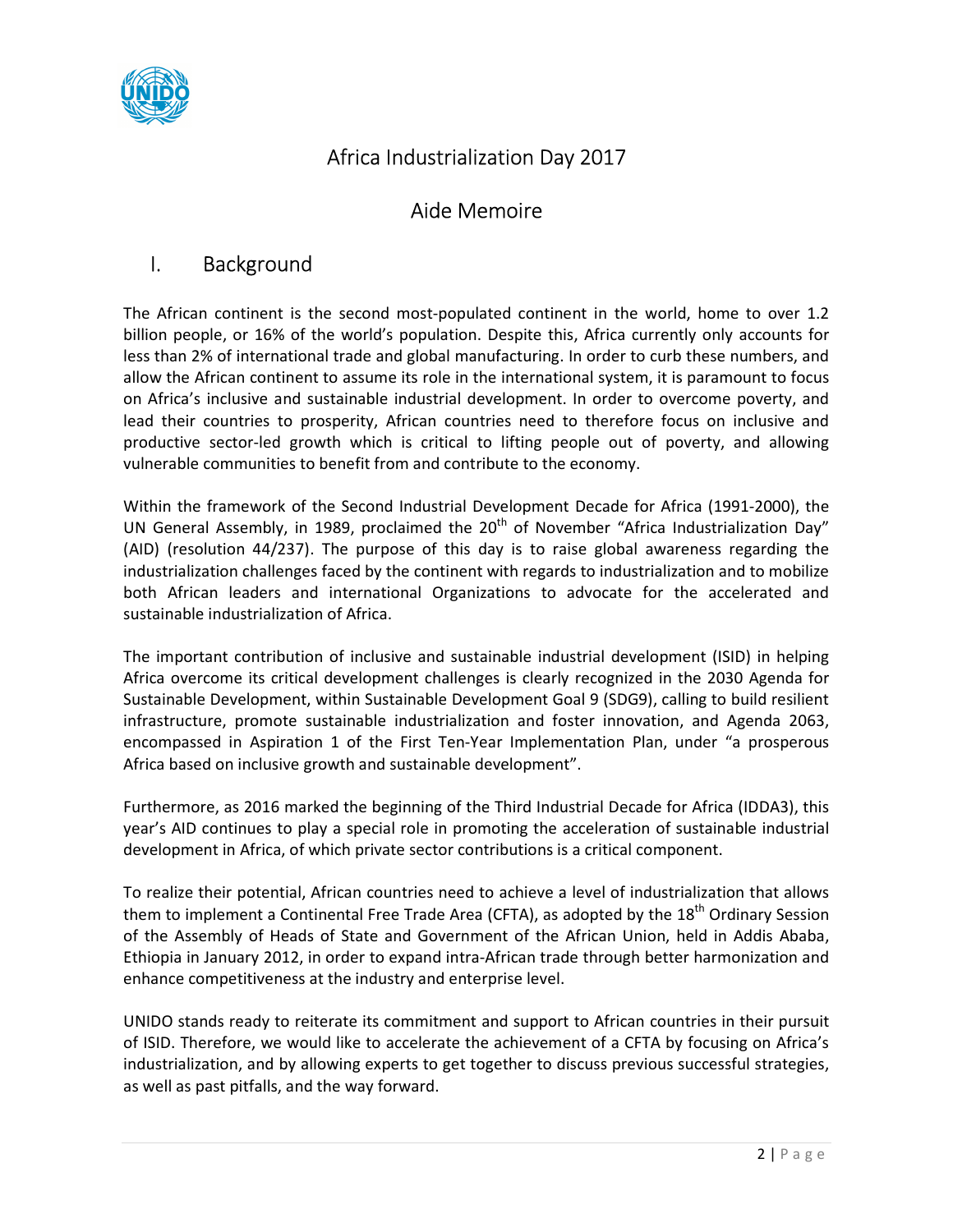

#### II. Objective of the conference

The objective of this year's Africa Industrialization Day is to raise awareness of the importance of African industrial development in implementing a successful CFTA, and therefore further growing Africa's economy and supporting the eradication of poverty. The event will take into consideration the role that industrialization plays in enhancing market competitiveness, and elaborate on the necessary steps to be taken in order for African countries to realize their potential.

This year's symposium will:

- 1. Provide an overview of challenges the African continent is currently facing in achieving industrialization
- 2. Highlight the importance of a CFTA and its benefits
- 3. Deliver an account of recent successful strategies
- 4. Propose additional measures to be put in place for maximising intra-African trade and enhancing competitiveness
- 5. Explore options for seizing opportunities to maximise support in these endeavours
- 6. Highlight a critical set of priorities which would facilitate the success of future strategies

#### III. Participation

Participants will include African Ministers, Ambassadors, senior policy makers, UN organization representatives, entrepreneurs, as well as representatives of civil society and academia.